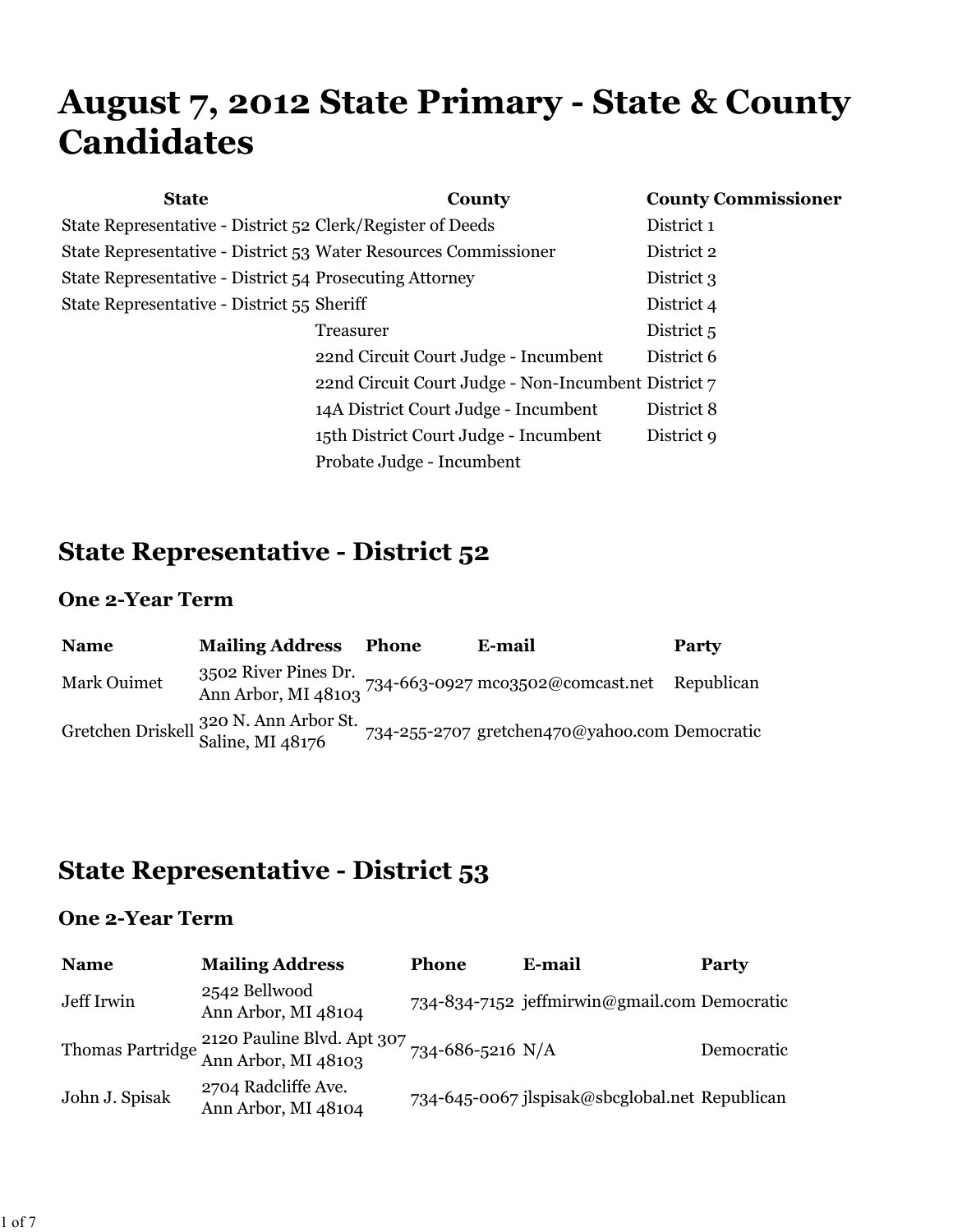### **State Representative - District 54**

#### **One 2-Year Term**

| <b>Name</b>          | <b>Mailing Address</b>                                | <b>Phone</b> | E-mail                                           | Party      |
|----------------------|-------------------------------------------------------|--------------|--------------------------------------------------|------------|
|                      | David Rutledge 8585 Durham Ct.<br>Ypsilanti, MI 48198 |              | 734-483-5033 rutledge@wccnet.edu                 | Democratic |
| <b>Bill Emmerich</b> | 8021 Lake Crest Drive<br>Ypsilanti, MI 48197          |              | 734-922-3797 elect.emmerich@gmail.com Republican |            |

### **State Representative - District 55**

#### **One 2-Year Term**

| <b>Name</b>               | <b>Mailing Address Phone</b>            |                  | E-mail                                                        | <b>Party</b> |
|---------------------------|-----------------------------------------|------------------|---------------------------------------------------------------|--------------|
| Andrea Brown-<br>Harrison | PO Box 972264<br>Ypsilanti, MI<br>48197 |                  | 734-680-9336 abharr78@gmail.com                               | Democratic   |
| Owen Diaz                 | 45 East Lewis Ave.<br>Milan, MI 48160   | 734-645-7289 N/A |                                                               | Republican   |
| Adam Zemke                | P.O. Box 8147<br>Ann Arbor, MI<br>48107 |                  | 734-645-3186 zemkeforstaterepresentative@gmail.com Democratic |              |

### **County Clerk/Register of Deeds**

#### **One 4-Year Term**

| <b>Name</b>                                                              | <b>Mailing Address</b>                      | <b>Phone</b> | E-mail                                        | Party |
|--------------------------------------------------------------------------|---------------------------------------------|--------------|-----------------------------------------------|-------|
| Lawrence Kestenbaum $\frac{1726 \text{ W}}{\text{Ann Arbor}}$ , MI 48103 |                                             |              | 734-769-7388 kestenbaum@gmail.com Democratic  |       |
| <b>Stanley F. Watson</b>                                                 | 3756 Bridle Pass Ct.<br>Ann Arbor, MI 48108 |              | 734-904-6003 stanfwatson@gmail.com Republican |       |

# **County Water Resources Commissioner**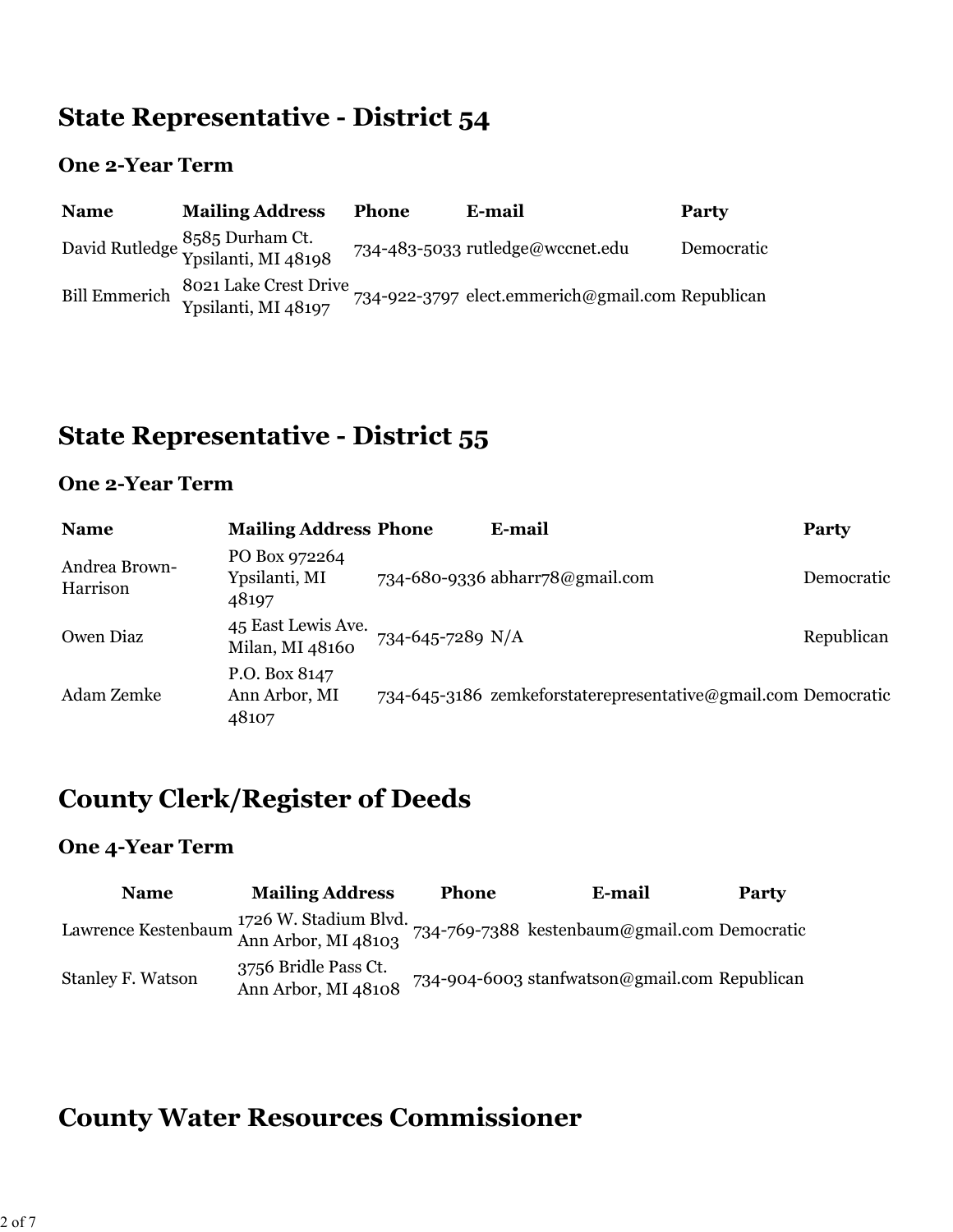#### **One 4-Year Term**

| <b>Name</b> | <b>Mailing Address</b>                                                 | <b>Phone</b> | E-mail                                                                                           | <b>Party</b> |
|-------------|------------------------------------------------------------------------|--------------|--------------------------------------------------------------------------------------------------|--------------|
| Evan Pratt  | 1308 E. Stadium<br>Ann Arbor, MI 48104 734-277-5359 evan.pratt@tds.net |              |                                                                                                  | Democratic   |
|             |                                                                        |              | Harry G. Bentz 3313 Oakwood<br>Ann Arbor, MI 48104 734-972-3303 diver_harry@yahoo.com Democratic |              |
| Eric Scheie | 814 Dewey Ave.                                                         |              | Ann Arbor, MI 48104 734-864-3590 escheie@verizon.net                                             | Republican   |

### **County Prosecuting Attorney**

#### **One 4-Year Term**

**Name Mailing Address Phone E-mail Party** Brian L. Mackie 2401 Meadowridge Ct.<br>Ann Arbor, MI 48105 734-327-7927 brianmackie@comcast.net Democratic

### **County Sheriff**

#### **One 4-Year Term**

**Name Mailing Address Phone E-mail Party** Jerry L. Clayton P.O. Box 980337 734-320-4793 12jlclayton@gmail.com Democratic Jeffrey R. Gallatin 409 S. Division Ann Arbor, MI 48104 734-368-0256 jeff@gallatin-enterprises.com Republican

### **County Treasurer**

| <b>Name</b> | <b>Mailing Address</b>                                                                    | Phone | E-mail                                                                                                     | <b>Party</b> |
|-------------|-------------------------------------------------------------------------------------------|-------|------------------------------------------------------------------------------------------------------------|--------------|
|             |                                                                                           |       | Catherine McClary <sup>2669</sup> Page<br>Ann Arbor, MI 48104 734-926-0059 cmcclary@provide.net Democratic |              |
|             | Marlene Chockley 2665 Five Mile Rd.<br>South Lyon, MI 48178 734-730-0795 mchockley@rc.net |       |                                                                                                            | Republican   |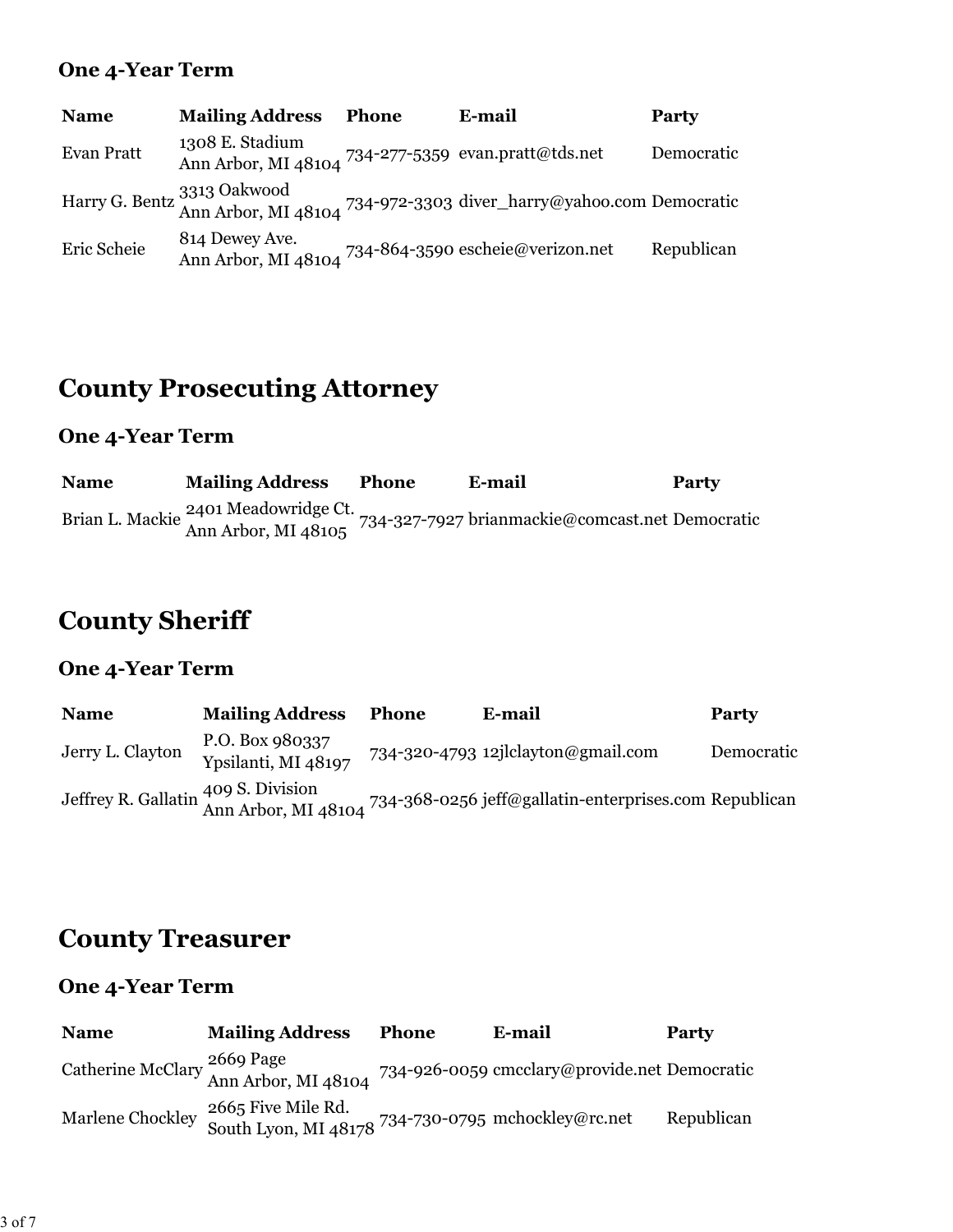### **22nd Circuit Court Judge - Incumbent**

#### **One 6-Year Term**

**Name** Timothy P. Connors (INCUMBENT) Michael Woodyard

# **22nd Circuit Court Judge - Non-Incumbent**

#### **One 6-Year Term**

**Name** James A. Fink Carol Kuhnke Douglas G. McClure Erane C. Washington

# **14A District Court Judge - Incumbent**

### **One 6-Year Term**

**Name** J. Cedric Simpson (INCUMBENT)

# **15th District Court Judge - Incumbent**

### **One 6-Year Term**

**Name** Joseph F. Burke (INCUMBENT)

# **County Probate Judge - Incumbent**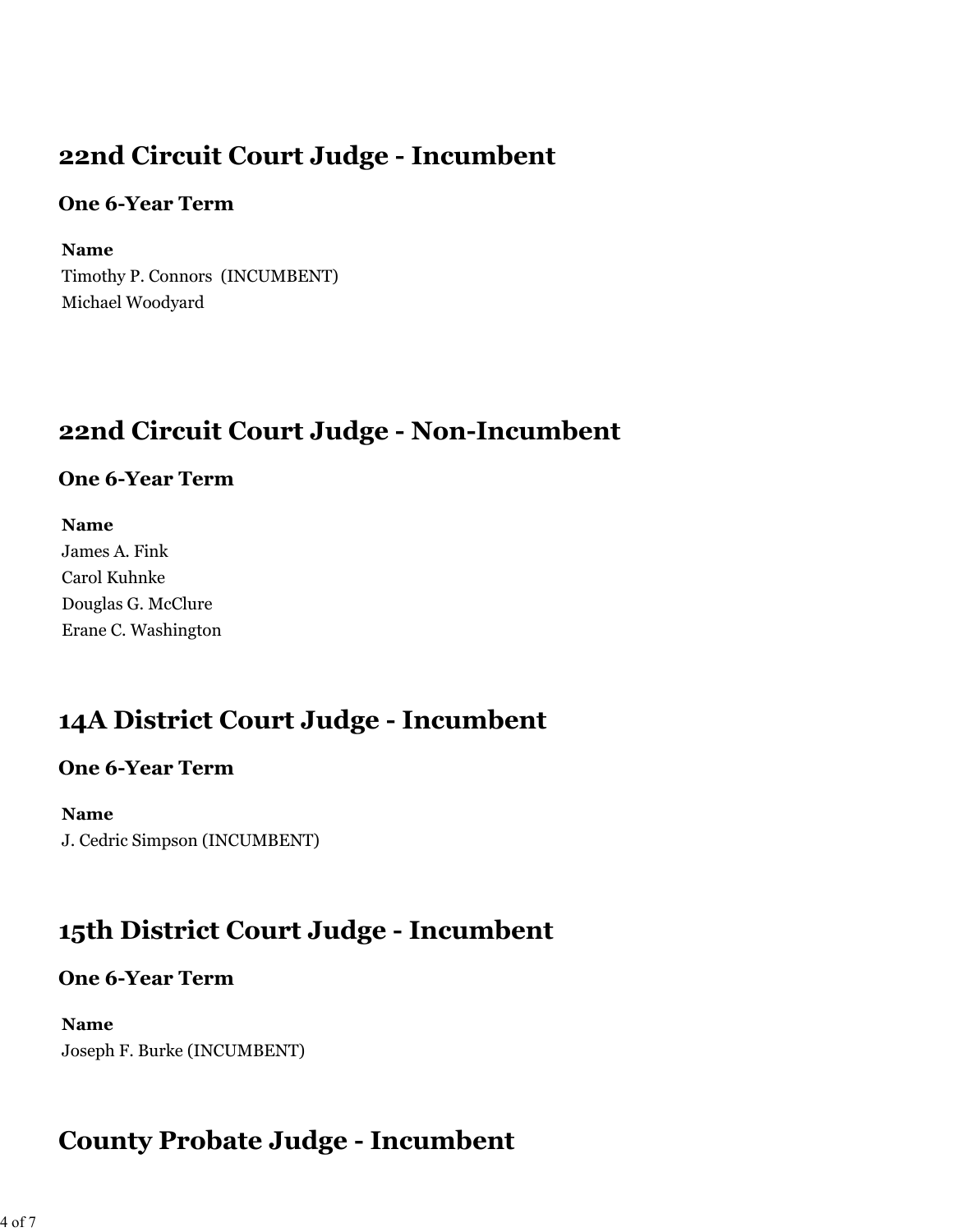#### **One 6-Year Term**

**Name** Darlene A. O'Brien (INCUMBENT)

### **County Commissioner - District 1**

#### **One 2-Year Term**

| <b>Name</b>                                                | <b>Mailing Address Phone</b> | E-mail                                                               | <b>Party</b> |
|------------------------------------------------------------|------------------------------|----------------------------------------------------------------------|--------------|
| Rob Turner                                                 |                              | 209 Quiet Creek Ct. 734-475-3348 rturnerii@turnerelec.net Republican |              |
| Kent Martinez-Kratz 698 Old Forge Ct.<br>Chelsea, MI 48118 |                              | 734-433-1583 kkratz@jpsmail.org                                      | Democratic   |

# **County Commissioner - District 2**

#### **One 2-Year Term**

| <b>Name</b>                       | <b>Mailing Address</b>                                                                   | <b>Phone</b> | E-mail | Party |
|-----------------------------------|------------------------------------------------------------------------------------------|--------------|--------|-------|
| Dan Smith                         | 328 N. Pointe Dr.<br>Whitmore Lake, MI 48189 734-449-2985 elect@dan-smith.org Republican |              |        |       |
| Eric Borregard<br>(NOT QUALIFIED) |                                                                                          |              |        |       |

# **County Commissioner - District 3**

| <b>Name</b> | <b>Mailing Address Phone</b>                      | E-mail                                    | <b>Party</b> |
|-------------|---------------------------------------------------|-------------------------------------------|--------------|
| Alicia Ping | 307 N. Harris<br>Saline, MI 48176                 | 734-218-0335 aping72@gmail.com Republican |              |
|             | Wesley Prater 8383 Warner Rd.<br>Saline, MI 48176 | 734-944-0808 prater808@aol.com Democratic |              |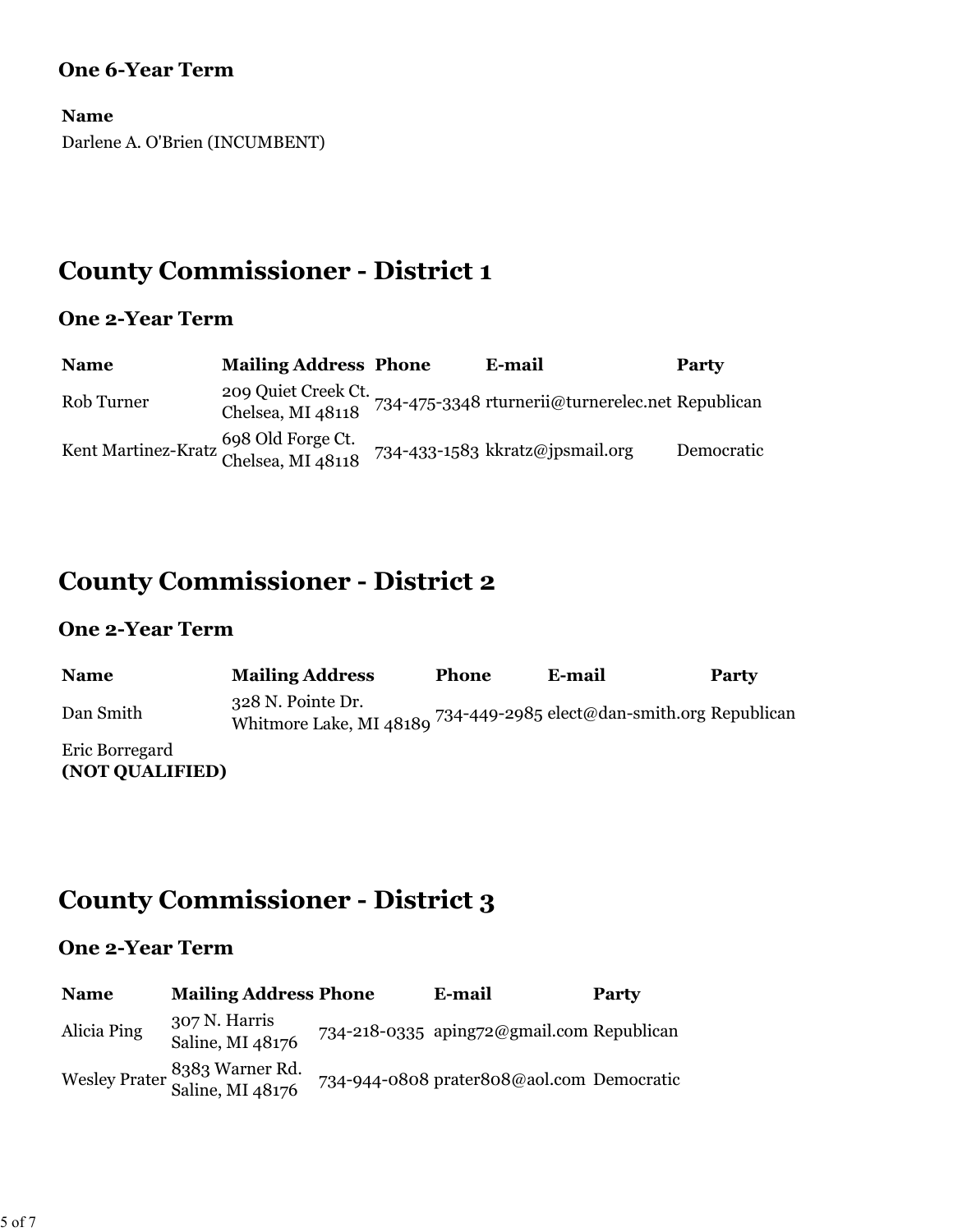### **County Commissioner - District 4**

#### **One 2-Year Term**

| <b>Name</b> | <b>Mailing Address</b>                                                                                        | <b>Phone</b> | E-mail                                                                                                 | Party      |
|-------------|---------------------------------------------------------------------------------------------------------------|--------------|--------------------------------------------------------------------------------------------------------|------------|
|             | Richard Conn <sup>2487</sup> Spyglass Ct.<br>Ann Arbor, MI 48108 <sup>734-646-1744</sup> reconnected mail.com |              |                                                                                                        | Republican |
|             |                                                                                                               |              | Felicia Brabec 3167 Crimson Ct.<br>Ann Arbor, MI 48108 734-223-9390 feliciabrabec@gmail.com Democratic |            |

# **County Commissioner - District 5**

#### **One 2-Year Term**

| <b>Name</b>                    | <b>Mailing Address</b>                        | <b>Phone</b>     | E-mail                                    | <b>Party</b> |
|--------------------------------|-----------------------------------------------|------------------|-------------------------------------------|--------------|
| <b>Rolland Sizemore</b>        | 7727 Tuttle Hill Rd.<br>Ypsilanti, MI 48197   | 734-482-7279 N/A |                                           | Democratic   |
| <b>Richard Deitering</b>       | 13080 Rawsonville Rd.<br>Belleville, MI 48111 |                  | 734-323-4844 rcd_2@hotmail.com Republican |              |
| <b>Rick Roe</b><br>(WITHDRAWN) |                                               |                  |                                           |              |

Michael White **(WITHDRAWN)**

# **County Commissioner - District 6**

| <b>Name</b>       | <b>Mailing Address Phone</b>                                               | E-mail                                         | Party      |
|-------------------|----------------------------------------------------------------------------|------------------------------------------------|------------|
|                   | Ronnie D. Peterson 1146 Rue Willette<br>Ypsilanti, MI 48198                | 734-635-0797 rpeterson123@gmail.com Democratic |            |
| David H. Raaflaub | 432 Ainsworth Circle<br>Ypsilanti, MI 48197 734-320-9007 hraaflaub@aol.com |                                                | Republican |